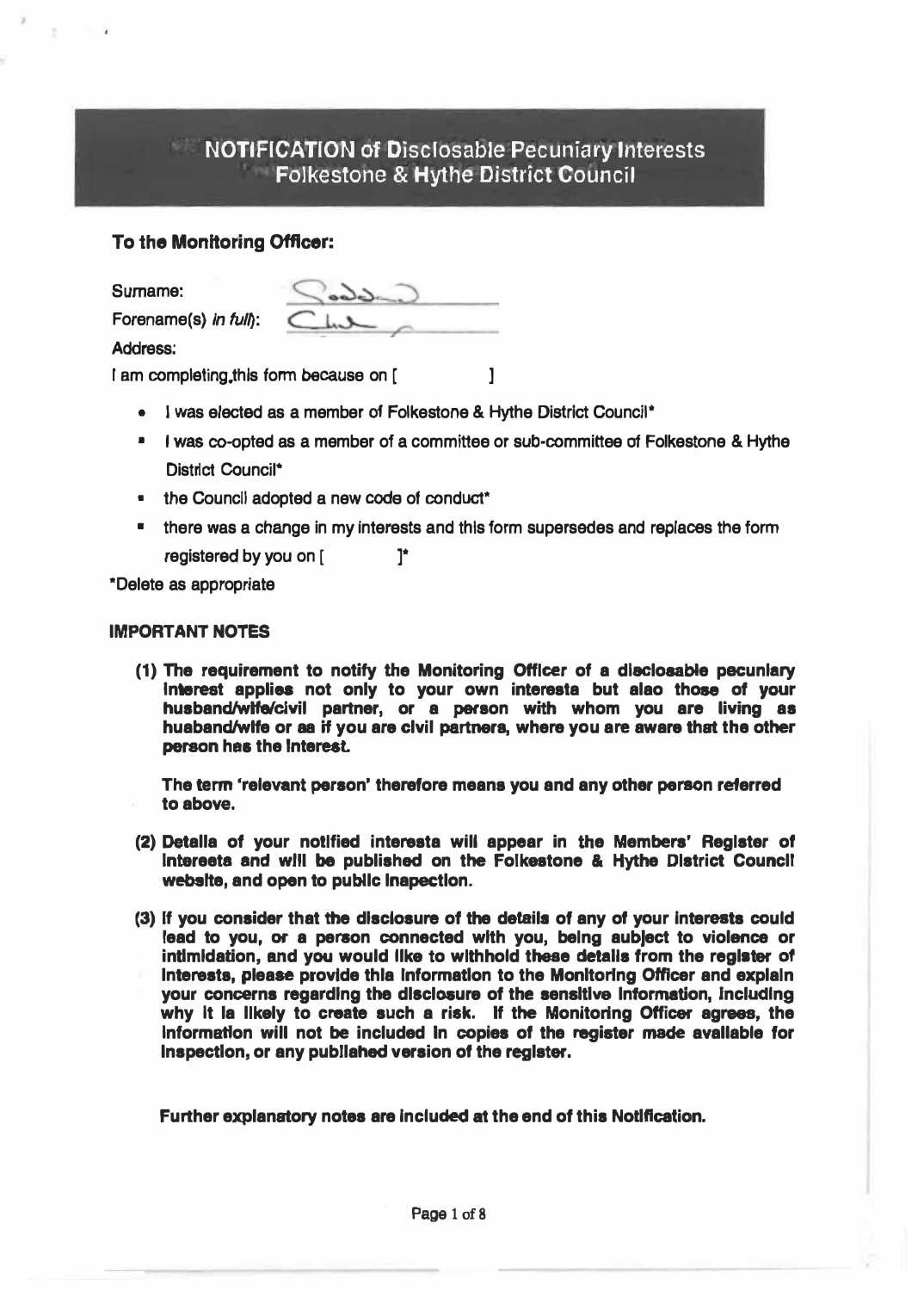### **Part A: Employment**

1. Any employment, office, trade, profession or vocation carried on for profit or gain



#### **Part B: Sponsorship**

Any payment or provision of any other financial benefit (other than from the Council<sup>\*</sup>) made or provided within the relevant period\*\* in respect of any expenses incurred by you in carrying out duties as a member, or towards the election expenses of yourself. This includes any payment or financial benefit from a trade union within the meaning of the Trade Union and Labour Relations (Consolidation) Act 1992

"Council" in this part and the remainder of this form means the Town/ Parish council of which you are a member shown overleaf

\*\*'relevant period' means the period of 12 months ending with the day on which you give a notification for the purposes of section 30(1) or section 31(7), as the case may be, of the Localism Act 2011

 $\sqrt{\kappa}$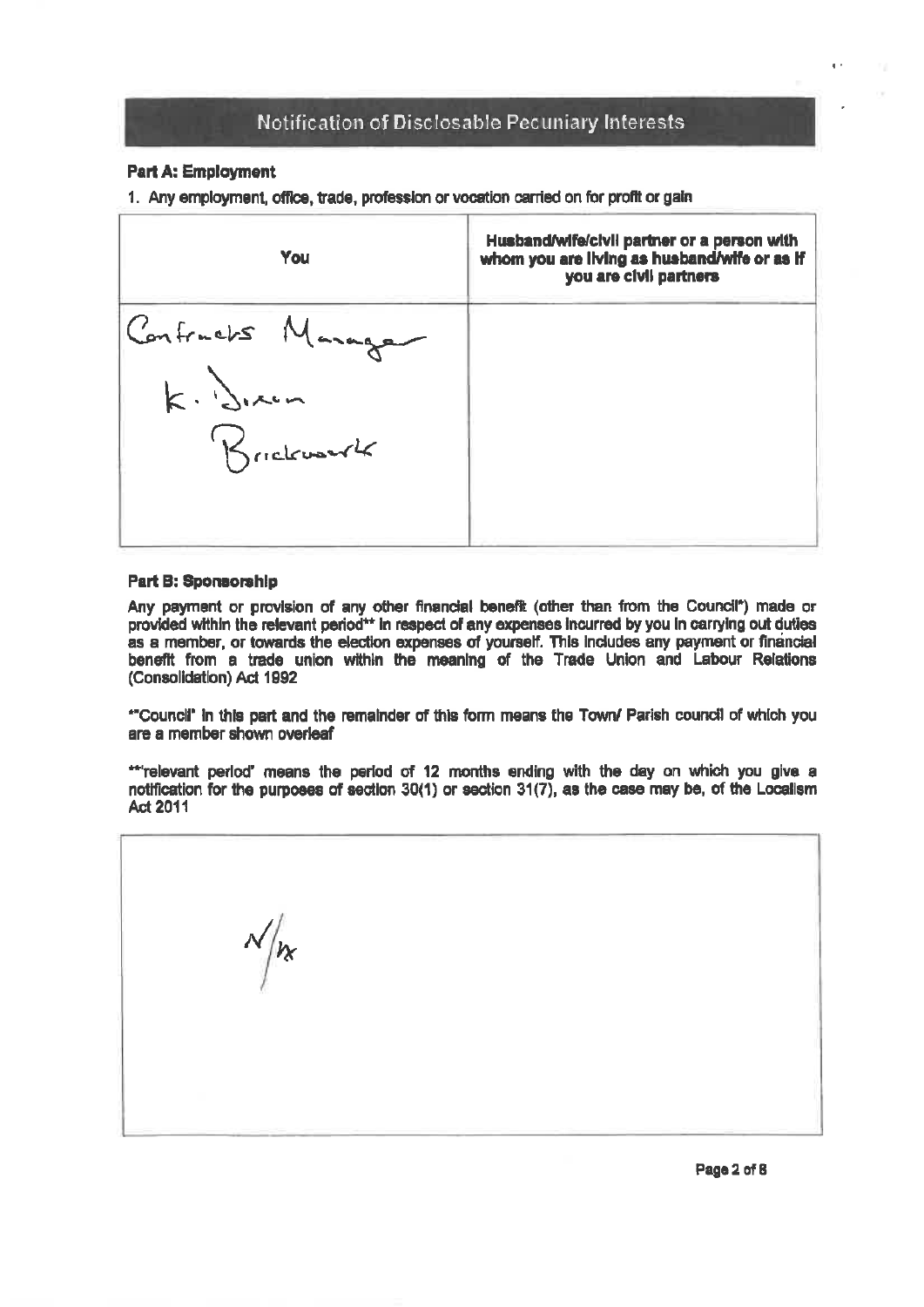#### **Part C: Contracts**

Any contract which is made between the relevant person (or a body in which the relevant person has a beneficial interest\*) and the Council

(a) under which goods or services are to be provided or works are to be executed; and

(b) which has not been fully discharged

\*\*body in which the relevant person has a beneficial interest" means a firm in which the relevant person is a partner or a body corporate of which the relevant person is a director, or in the securities of which the relevant person has a beneficial interest:

"director" includes a member of the committee of management of an industrial and provident society;

| You        | Husband/wife/civil partner or a person with<br>whom you are living as husband/wife or as if<br>you are civil partners |
|------------|-----------------------------------------------------------------------------------------------------------------------|
| $\sqrt{2}$ |                                                                                                                       |
|            |                                                                                                                       |

### **Part D: Land**

Any beneficial interest in land\* which is within the area of the Council

\*"land" excludes an easement, servitude, interest or right in or over land which does not carry with it a right for the relevant person (alone or jointly with another) to occupy the land or to receive income

#### \*NOTE - include your home here

| You          | Husband/wife/civil partner or a person with<br>whom you are living as husband/wife or as if<br>you are civil partners |
|--------------|-----------------------------------------------------------------------------------------------------------------------|
|              |                                                                                                                       |
| 24 Vinehands |                                                                                                                       |
|              |                                                                                                                       |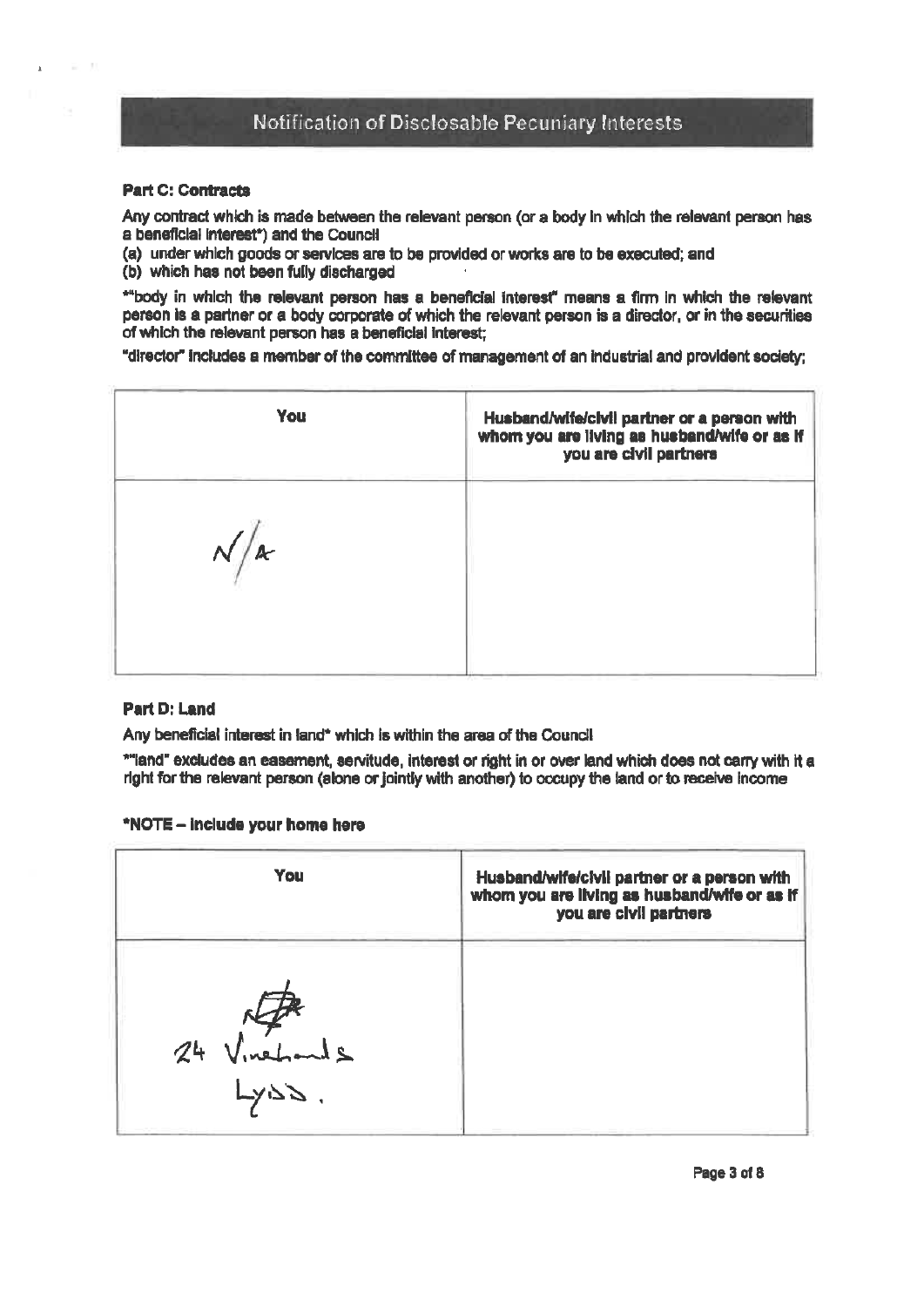#### **Part E: Licences**

Any licence (alone or lointly with others) to occupy land\* in the area of the relevant authority for a month or longer

\*"land" excludes an easement, servitude, interest or right in or over land which does not carry with it a right for the relevant person (alone or jointly with another) to occupy the land or to receive income

| You | Husband/wife/civil partner or a person with<br>whom you are living as husband/wife or as if<br>you are civil partners |  |
|-----|-----------------------------------------------------------------------------------------------------------------------|--|
|     |                                                                                                                       |  |

#### **Part F: Corporate Tenancies**

Any tenancy where (to your knowledge)-

(a) the landlord is the Council: and

(b) the tenant is a body in which the relevant person has a beneficial interest

"body in which the relevant person has a beneficial interest" means a firm in which the relevant person is a partner or a body corporate of which the relevant person is a director, or in the securities of which the relevant person has a beneficial interest

"director" includes a member of the committee of management of an industrial and provident society

"securities" means shares, debentures, debenture stock, ioan stock, bonds, units of a collective investment scheme within the meaning of the Financial Services and Markets Act 2000 and other securities of any description, other than money deposited with a building society

| You | Husband/ wife/civil partner or a person with<br>whom you are living as husband/wife or as if<br>you are civil partners |
|-----|------------------------------------------------------------------------------------------------------------------------|
| N/k |                                                                                                                        |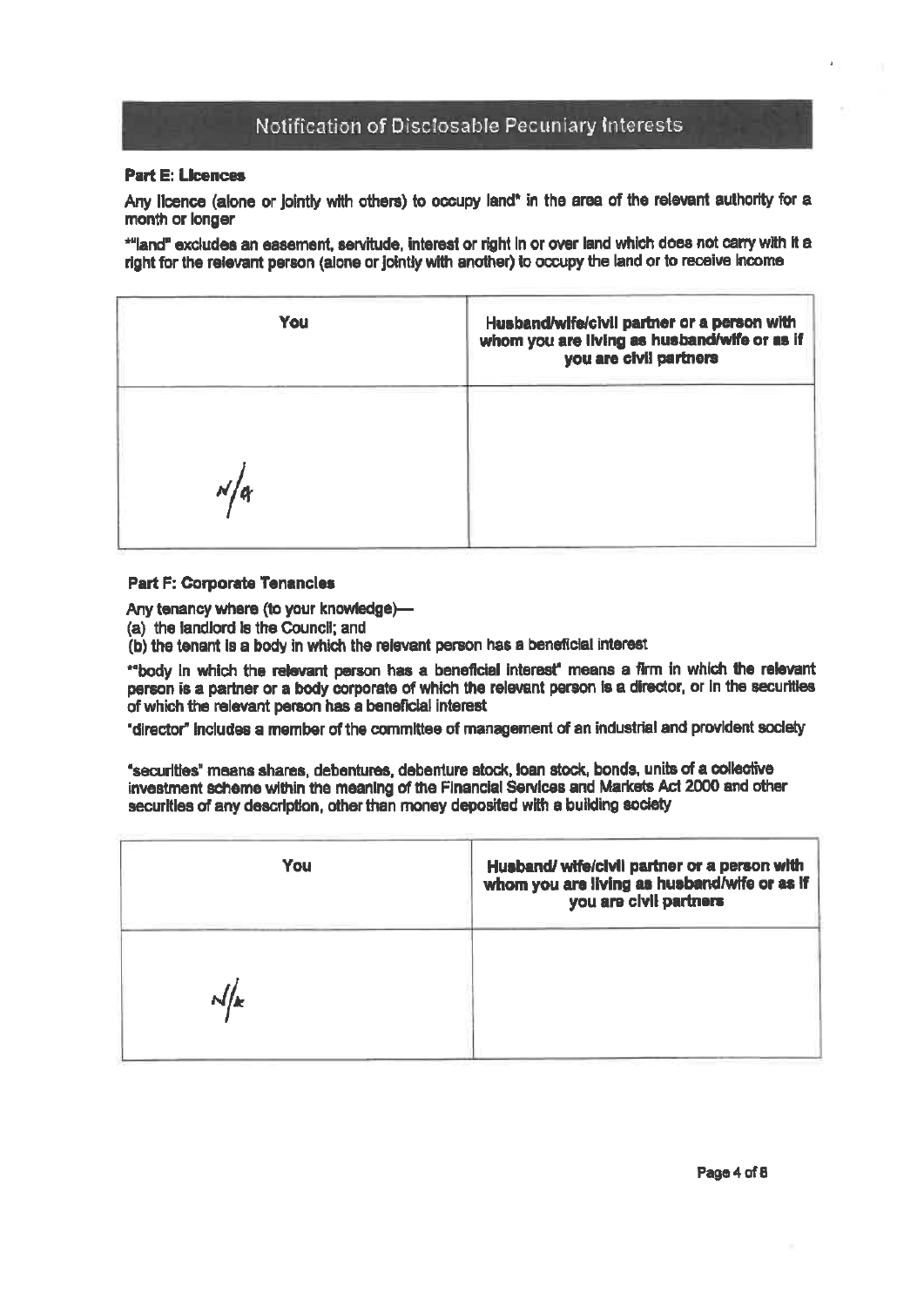#### **Part G: Securities**

Any beneficial interest in securities\* of a body where-

- (a) that body (to your knowledge) has a place of business or land in the area of the Council: and
- (b) either-

(i) the total nominal value of the securities exceeds £25,000 (face value) or one hundredth (1/100<sup>th</sup>) of the total issued share capital of that body; or

(ii) if the share capital of that body is of more than one class, the total nominal value of the shares of any one class in which the relevant person has a beneficial interest exceeds one hundredth of the total issued share capital of that class

\*\* securities" means shares, debentures, debenture stock, loan stock, bonds, units of a collective Investment scheme within the meaning of the Financial Services and Markets Act 2000 and other securities of any description, other than money deposited with a building society

| <b>You</b> | Husband/ wife/civil partner or a person with<br>whom you are living as husband/wife or as if<br>you are civil partners |
|------------|------------------------------------------------------------------------------------------------------------------------|
|            |                                                                                                                        |
|            |                                                                                                                        |
|            |                                                                                                                        |

## **Part H: Declarations**

#### **IMPORTANT**

It is a criminal offence to fail to notify the monitoring officer of any disclosable pecuniary interests (DPIs). This requirement arises in each of the following circumstances:

- (a) before the end of 28 days beginning with the day on which you become a member or co-opted member of the authority (s30(1) Localism Act 2011));
- (b) where the DPI is not entered in the authority's register and is not the subject of a pending notification, but is disclosed at a meeting of the authority (or any committee, sub-committee, joint committee or joint sub-committee) as regulred by s31(2) of the Localism Act, within 28 days beginning with the date of the disclosure (s31(3) Localism Act 2011):